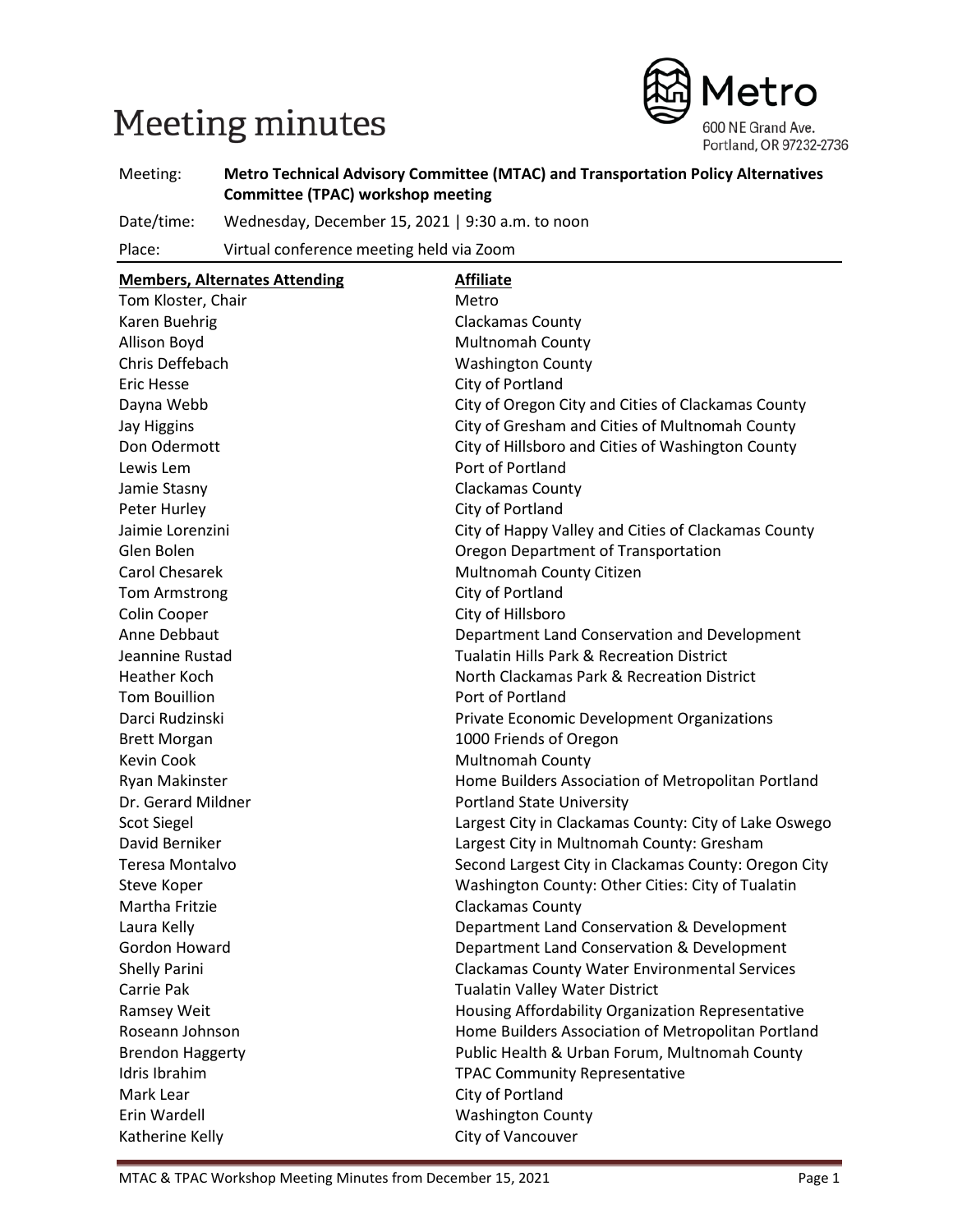Theresa Cherniak Washington County **Guests Attending Affiliate** Sarah Iannarone The Street Trust Chris Smith Barbara Fryer City of Cornelius Mike McCarthy **City of Tualatin** Warren Schuyler **City of Tigard** Mike Weston **City of King City** Eben Polk **Clackamas County** Sarah Seldon **City of Fairview** Ted Labbe UGI Susan Shanks City of Tigard Brian Martin **City of Beaverton** Ryan Dyar **City of Milwaukie** Cody Field Cody Field Dan Pauly **Dan Pauly City of Wilsonville** Darren Wyss City of West Linn Dave Roth City of Tigard Greg DiLoreto Hope Pollard **City of Tigard** Jessica Engelmann City of Beaverton John Williams City of West Linn Mary Phillips **City of Gresham** Milwaukie Planning Staff Laura Terway City of Happy Valley Rachael Dawson **Cascade Policy** Andrew Plambeck **Portland Streetcar** Tim Lynch **Multnomah County** 

#### **Metro Staff Attending**

Ted Leybold, Planning Resource Manager Margi Bradway, Dep. Director Planning & Dev. John Mermin, Senior Transportation Planner Grace Cho, Senior Transportation Planner Lake McTighe, Senior Transportation Planner Chris Johnson, Research Manager Ted Reid, Principal Transportation Planner Tim Collins, Principal Transportation Planner Tim O'Brien, Principal Transportation Planner Kai Oishi, Metro Investment Intern Marie Miller, TPAC & MTAC Recorder

Bob Kellett **Portland Bureau of Transportation** 

Lucia Ramirez Oregon Department of Transportation Bill Holmstrom Department Land Conservation & Development Kevin Young Department Land Conservation & Development James Feldman Oregon Department of Transportation Evan Manvel Department Land Conservation & Development Kristin Greene Department Land Conservation & Development Brian Hurley Oregon Department of Transportation Ryan Marquardt Department Land Conservation & Development Cody Meyer Department Land Conservation & Development Garet Prior **Caret Prior** Cregon Department of Transportation

Matt Crall Department Land Conservation & Development

Eliot Rose, Tech Strategist & Planner Matthew Hampton, Senior Transportation Planner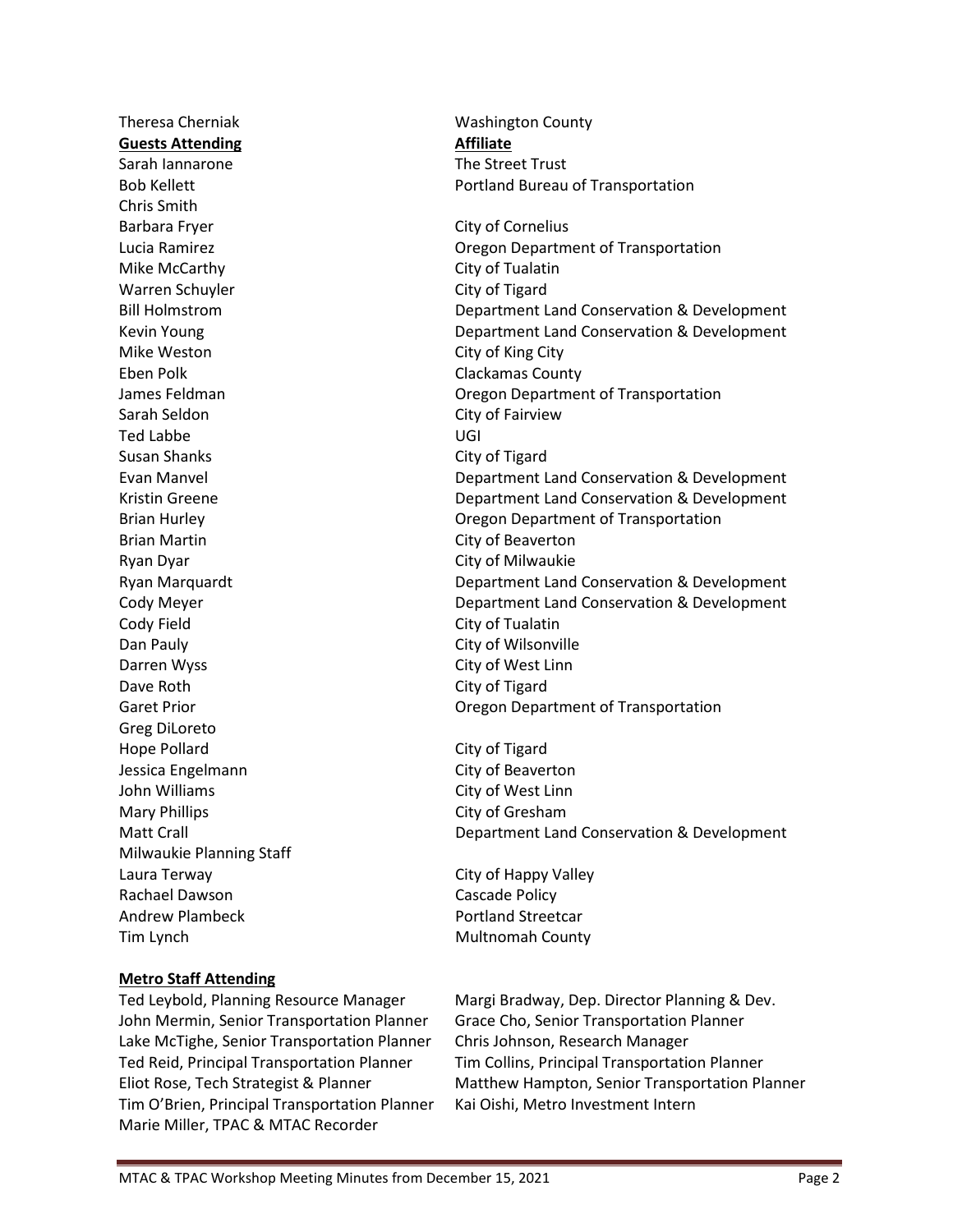#### **Call meeting to order, introductions and committee updates** (Chair Kloster)

Chair Tom Kloster called the workshop meeting to order at 9:30 a.m. Introductions were made. The meeting format held in Zoom with chat area for shared links and comments, screen name editing, mute/unmute, and hands raised for being called on for questions/comments were among the logistics reviewed.

#### **Public Communications on Agenda Items** – none provided

#### **Consideration of MTAC/TPAC workshop summary of October 20, 2021** – no edits or corrections

**Workshop Purpose** (Kevin Young, Department Land Conservation & Development, DLCD) A brief overview of the workshop was provided. This workshop was planned to review current draft rules and gain feedback and suggestions on how these might be applied and implemented in the Portland region. It was noted significant work has already been addressed from the 2040 Growth Concept Metro has done. The DLCD Commission will review rule drafts beginning in March 2022, with May 22 adoption expected.

**Climate Friendly Rulemaking Updates** (Evan Manvel, DLCD) Mr. Manvel provided information on the background and purpose of the rulemaking. Oregon is not meeting its goals to reduce climate pollution. While some sectors have made significant progress, transportation related climate pollution has increased. If current trends continue, Oregon will come nowhere near to meeting our 2050 goal.

On March 10, 2020, Governor Kate Brown issued Executive Order 20-04, directing state agencies to reduce climate pollution. In response, the Oregon Land Conservation and Development Commission (LCDC) directed their staff to draft updates to Oregon's transportation and housing planning rules, and to convene a rulemaking advisory committee to help guide rule development. The rulemaking will significantly strengthen Oregon's rules about transportation and housing planning. Oregon is committed to increasing equity. Our state has a long history of discrimination and racism, including in our land use and transportation planning decisions. Rulemaking will focus on reducing pollution while also increasing housing choices and creating more equitable outcomes for all Oregonians.

Two categories of rulemaking are being drafted with performance monitoring and reporting under both. One is Regional Planning to meet pollution reduction targets. The second, under discussion at this workshop, are updated land use and transportation rules.

**Climate Friendly Areas** (Kevin Young, DLCD) As part of the Climate Friendly and Equitable Communities rulemaking, the DLCD is considering rules to facilitate the development of walkable, mixed-use neighborhoods in Oregon's eight metropolitan areas. Because the Portland Metro region has implemented similar requirements, with reference to Metro's adoption of the Climate Smart Strategy adopted by Metro Council in 2014, and incorporated through the Regional Transportation Plan, climate friendly area rules will operate differently in that region, reinforcing the region's Climate Smart Communities program.

#### Focus areas in the updated planning rules include:

• Climate-friendly areas - an area where residents, workers, and visitors can meet most of their daily needs without having to drive. They are urban mixed-use areas that contain, or are planned to contain,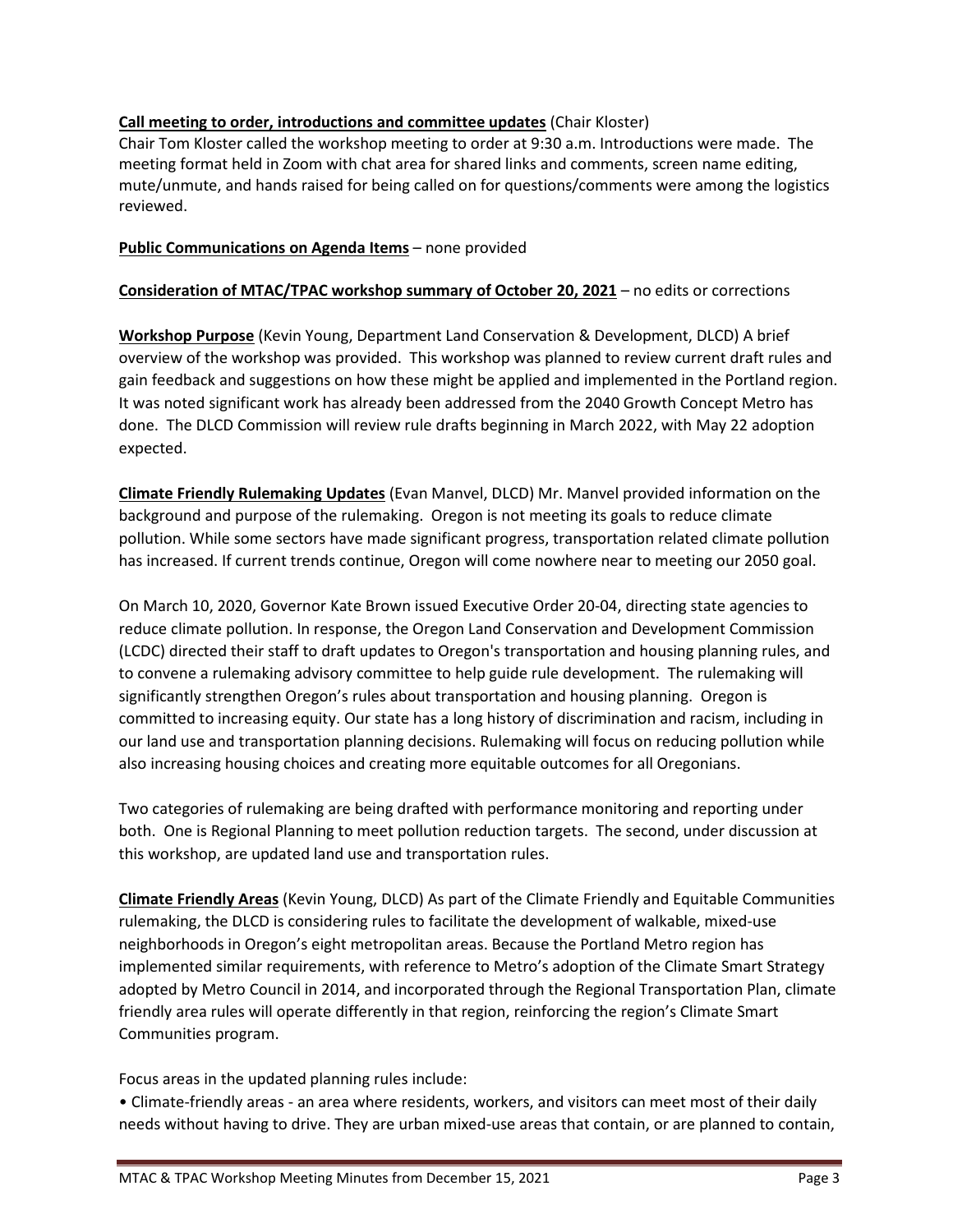a greater mix and supply of housing, jobs, businesses, and services. These areas are served, or planned to be served, by high quality pedestrian, bicycle, and transit infrastructure to provide frequent, comfortable and convenient connections to key destinations within the city and region.

- Reform parking management
- Support electric vehicle charging
- High quality pedestrian, bicycle, and transit infrastructure
- Go beyond focus on motor vehicle congestion standards
- Prioritize and select projects meeting climate/equity outcomes

Proposed requirements for the Portland Metro Region have been significantly revised:

• Metro to establish requirement for local government adoption of Region 2040 centers and land use regulations no later than December 31, 2024

• Local governments that have yet to do so shall comply by December 31, 2025

• Cities over 10,000 to report on affordable housing production, mitigation of displacement, and increasing housing choices within Region 2040 centers every six years

Kristin Greene shared the link to the RAC 10 packet with the most up to date draft rules: [https://www.oregon.gov/lcd/LAR/Documents/2021-12-17\\_RAC\\_10\\_MeetingPacket\\_Part\\_1\\_.pdf](https://www.oregon.gov/lcd/LAR/Documents/2021-12-17_RAC_10_MeetingPacket_Part_1_.pdf)

Comments from the committee:

- Greg DiLorento asked what cities over 10,000 were to report on regarding affordable housing production. Mr. Young noted that part of the housing production strategy to provide affordable housing involved city analysis for their housing needs, what requirements would be needed to boost housing production to meet those needs, and then submitting this report to DLCD for housing review process.
- Karen Buehrig asked for clarification in rules for other Metro jurisdictions with 30% future housing units within these climate friendly areas; were these each jurisdiction, or Metro-wide? Mr. Young noted neither applied to the Portland Metro region as they have already adopted the 2040 plan. There is no 30% requirement for the Metro region.
- Gerald Mildner asked what enforcement was planned if affordable housing was not planned per these requirements. Mr. Young noted the first step is working with local governments to produce what they can and provide assistance, but some level of enforcement would be made if resistance if found. When asked if cities that are producing affordable housing were getting market rate credit for doing so, Mr. Young noted these were all factored in, and the larger process is still under development.
- Tom Armstrong noted that all the 300 section including the alternative transportation review does not apply to the Metro cities. This leads us with a whole in terms of highway impact review, and planning for increasing density. It was noted under Section 130, the inequity analysis seems to have an overlap or backdoor for getting to issues with equity needs analysis. It was asked if more thought to direction on updates to Title 6 with better alignment, in how we get that alternative transportation review in there, how we look at activity levels, and more direction that just 'adopt boundary'.

Mr. Young noted that as the rules are currently written, the current draft would not allow for that alternative transportation review process, embedded in Section 0.325 of the draft rules. DLCD is open to input on how they can reinforce and support the Climate Smart and 2040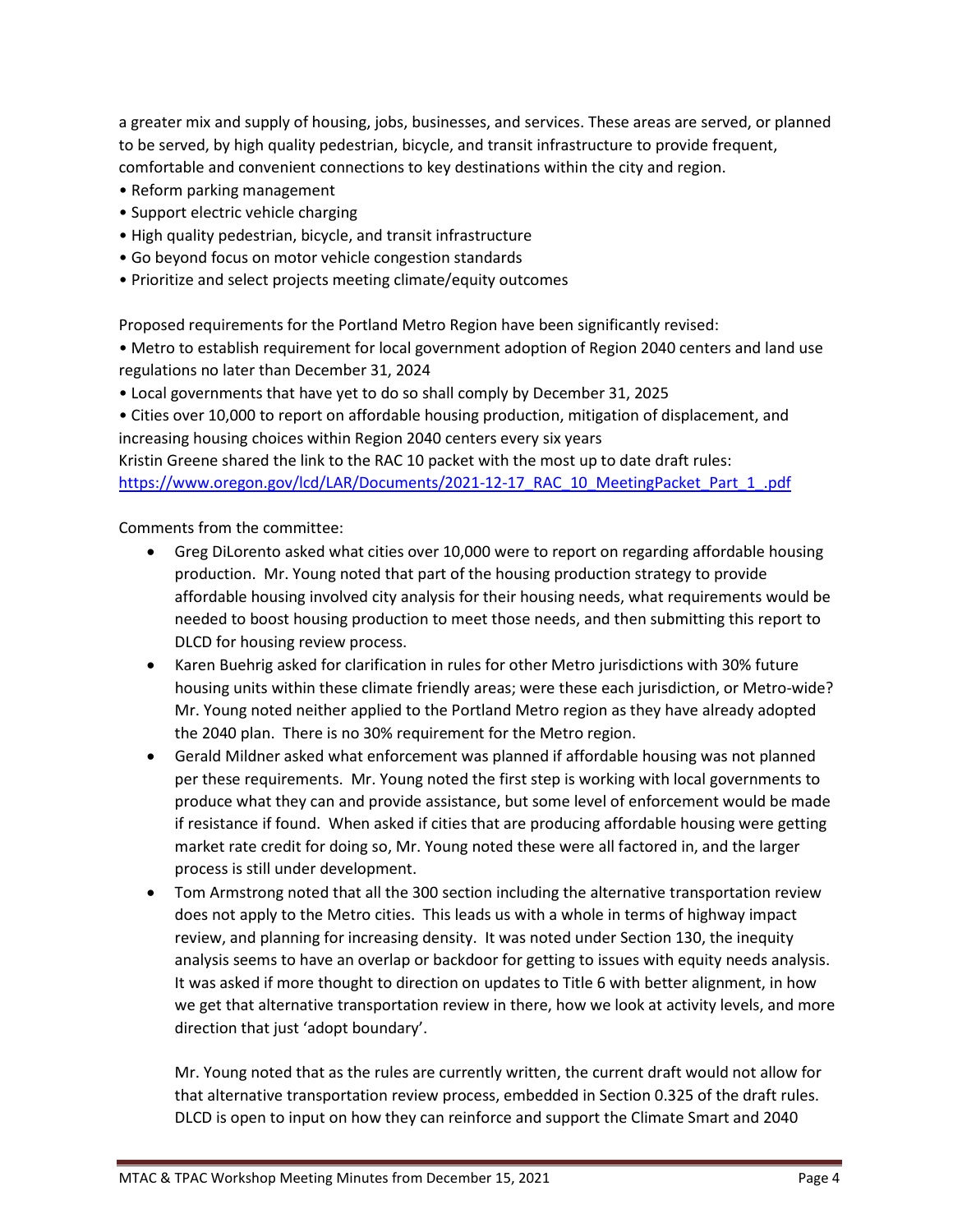Growth Concept. Kristin Greene noted they are looking at possible extensions to the equity and climate smart work Metro has done, but respectful of not placing extra rules on the region with work already done.

**Parking Management and Electric Vehicle Charging (**Evan Manvel, DLCD) The presentation began noting that DLCD is considering updating parking rules in Oregon's eight metropolitan areas and supporting electric vehicle charging. It was noted that parking mandates force people who don't own or use cars to pay indirectly for other people's parking. Carless households tend to be the poorest households. Parking demand varies significantly from development to development; about one-sixth of Oregon renter households own zero vehicles. Rules should reflect that.

The proposed rules encourage the diversity of parking needs to be met by the diversity of development. The rules would reduce costly parking mandates for desired types of development, such as smaller housing types, small businesses, and historic buildings. Rules would also reduce mandates in certain areas, where parking demand is lower per unit: areas with a higher concentration of jobs and housing, and walkable areas well-served by transit.

The rules give communities options to improve parking management. Those who adopt best practice parking policies would get more flexibility. The rules require more populous cities do more management of on-street parking, through studying parking usage and using permits or meters to manage location or time-specific demand. Good parking management reduces how much non-drivers subsidize those who drive.

The rules address negative impacts of large parking lots by requiring lots be designed to be pedestrianfriendly and include either solar power or trees. The rules also would require 50% of new residential parking spaces be capable of electric vehicle charging (with conduit and electric capacity, but not yet wiring or chargers). Electric vehicles are a key part of meeting Oregon's climate pollution reduction goals.

Removing requirements to include parking in each development does not mean no parking will be built. Two decades of experience with lower parking mandates have demonstrated lender requirements and market dynamics usually result in parking being built. However, just like today's parking rules, cities must sometimes deal with "spillover" parking, and where more people are trying to park than spaces exist. This calls for improved management of on-street parking spaces, not one-size-fits-all mandates.

Comments from the committee:

- Ted Labbe provided support for the draft rules. The section on parking was especially important for developing climate adaptation, with opportunity to go farther to reintegrate infrastructure into climate strategies. Further comments from Urban Greenspaces Institute on the draft rules was shared via chat link: [https://drive.google.com/file/d/1ZC](https://drive.google.com/file/d/1ZC-cfwJrBQ8wuuK3jW19cMReLdMDROPH/view?usp=sharing)[cfwJrBQ8wuuK3jW19cMReLdMDROPH/view?usp=sharing](https://drive.google.com/file/d/1ZC-cfwJrBQ8wuuK3jW19cMReLdMDROPH/view?usp=sharing)
- Schuyler Warren added there are tax credits for EV charging infrastructure. These are limited but do help on costs with infrastructure. Its possible more subsidy funding statewide will be developed. One 2040 scenario in Tigard has removed all parking minimums due to financial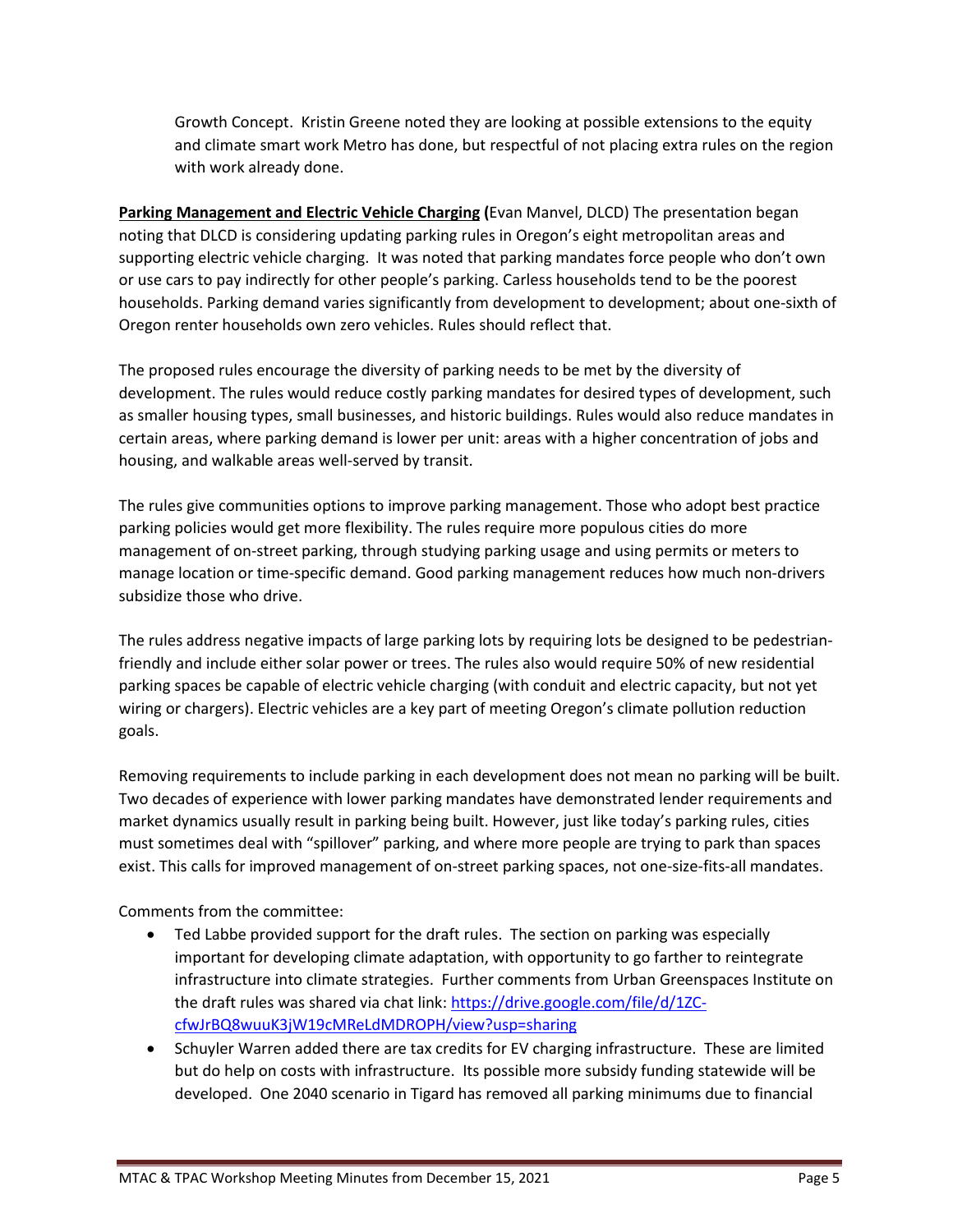development challenges and the wish not to have as much parking. When cities get out of the way of parking requirements the market responds adequately to community needs.

- Glen Bolen asked if design issues were addressed in the draft rules. It was suggested to have standard polices across all jurisdictions using the lower volume, lower classifications when developing driveway, street and residential parking rules. Safety and access for pedestrians is a top issue with ODOT.
- Karen Buehrig asked what specifically will be applied in the Metro region and what decision making would be developed. Also, how do these rules interface with the RTP functional plan regarding parking and street designs there? Mr. Manvel noted the EV charging is expected to be widely applied in the Metro region. DLCD has had a series of meeting with Metro jurisdictions and staff with developing consideration of three options.

Kristin Greene noted the equity focus is important and be in compliance with parking rules from the mandates Mr. Manvel presented. Immediate validation in all regions by March 2023 is option 1. Option 2 is work with what Metro has on the books, commit with RTP updates and coordination. Option 3 is apply regulations/standards in the Metro area with current adoption of the framework plan to be applied by 2026. Urgency to enact climate rules was given by the Governor's order, to complete by 2024.

- Eric Hesse noted that more clarity on that second RTP-based option on parking could be helpful as the region discusses how we can move forward with all due urgency.
- Gerald Mildner asked about the EV mandate requirement for new development or all existing parking garages, and who pays for this. Mr. Manvel noted that as drafted, new development would have this requirement as retrofit for communities up to 50,000, or 20% of value. If the retrofit cost is over 20% value, this would apply as a cost exception.
- Mike McCarthy supported the goals to make bike/walk better options in neighborhoods. It was noted the challenges with traffic circling around blocks looking for available parking with extra pollution from vehicles. Mr. Manvel added cities struggle managing parking between free and convenient space, and those available, but all come with costs.
- Heather Koch asked how we are coupling parking reductions and management with secure transit access as well as ample funding for active transportation infrastructure. I'm thinking of major transit cuts at moment, and how a lot of great bond funding, etc. makes evident the overwhelming need for more active transportation investments.
- Don Odermott noted business areas want density, but if parking is priced inadequately it drives customers away. Vehicles Miles Traveled (VMT) has increased with limited parking in urban development without transit options, which is not the same throughout the region.
- Barbara Fryer noted many residents in Cornelius have to drive to their location of work with limited transit options. It was encouraged that parking mandates be scaled via city size with amount of mass transit available.

## **High Quality Pedestrian, Bicycle, Transit, and Street Infrastructure** (Bill Holmstrom, DLCD) **Moving Beyond Motor Vehicle Congestion Standards** (Bill Holmstrom, DLCD)

**Prioritize and Select Projects meeting Climate and Equity Outcomes** (Bill Holmstrom, DLCD) Bill Holmstrom presented information DLCD is considering updating rules guiding transportation and land use planning in Oregon's eight metropolitan areas.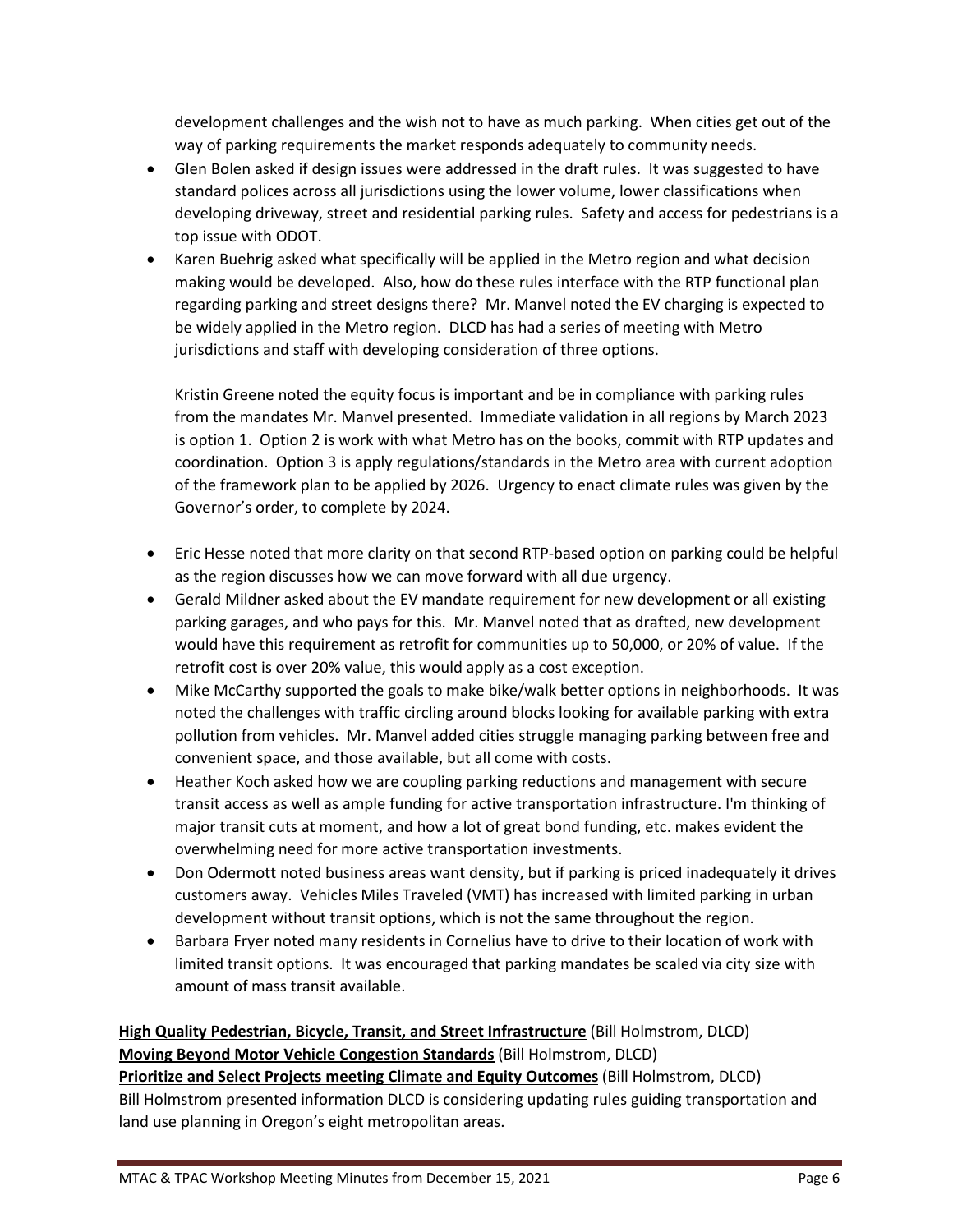Since 1991, the Transportation Planning Rules (TPR or OAR Chapter 660, Division 12) have set transportation planning requirements for all Oregon cities and counties. These rules are designed to ensure coordinated land use and transportation planning, that plans include all modes of transportation, and in metropolitan areas, that plans increase transportation choices and reduce reliance on the automobile.

It has become clear over the last decade that Oregon's existing rules are not sufficient to meet our Metropolitan Greenhouse Gas Reduction Targets. To reduce climate pollution, local governments need to improve their plans so different land uses are more connected, encouraging a walkable mix of destinations and accelerating investments in walking, biking and transit. To achieve these objectives, LCDC is expected to update the state's transportation planning requirements for local transportation plans and will deliver additional health, equity, and economic benefits to residents of Oregon.

In collaboration with community service providers, planners and members of a Rules Advisory Committee, Department of Land Conservation and Development (DLCD) staff are proposing amendments to existing rules, resulting in updated state and local plans that meet the state's greenhouse gas reduction goals. DLCD and other state agency partners including the Oregon Department of Transportation will provide are range of new and amplified services to local governments to help meet greenhouse gas reduction goals, including grants, technical assistance, tools, and publications, to help local governments adopt plans that meet or exceed the state's greenhouse gas reduction goals.

The amended rules would require local governments in metropolitan areas to:

- Plan for greater development in transit corridors and downtowns, where services are located and less driving is necessary;
- Prioritize system performance measures that achieve community livability goals;
- Prioritize investments for reaching destinations without dependency on single occupancy vehicles, including in walking, bicycling, and transit;
- Plan for and manage parking to meet demonstrated demand, and avoid over-building of parking in areas that need housing and other services;
- Plan for needed infrastructure for electric vehicle charging; and
- Regularly monitor and report progress.

The scope and scale of these requirements will vary by jurisdiction. The amendments will align with other state strategies to reduce transportation related climate pollution. Finally, it is important to note these amendments are intended to align with and support other priorities such as equity, safety, public health, and housing.

Comments from the committee:

• Karen Buehrig noted the advantage to having regional plans to build on as helpful, but would this including competing guides with the Regional Functional Plan and how would requirements to comply be implemented between them? Inventories and requirements related to inventories are a concern, as well as ranking and tiered priorities. With different funding sources and ability to know the range of projects ranked and how they would specifically apply to our system planning effectively would be helpful.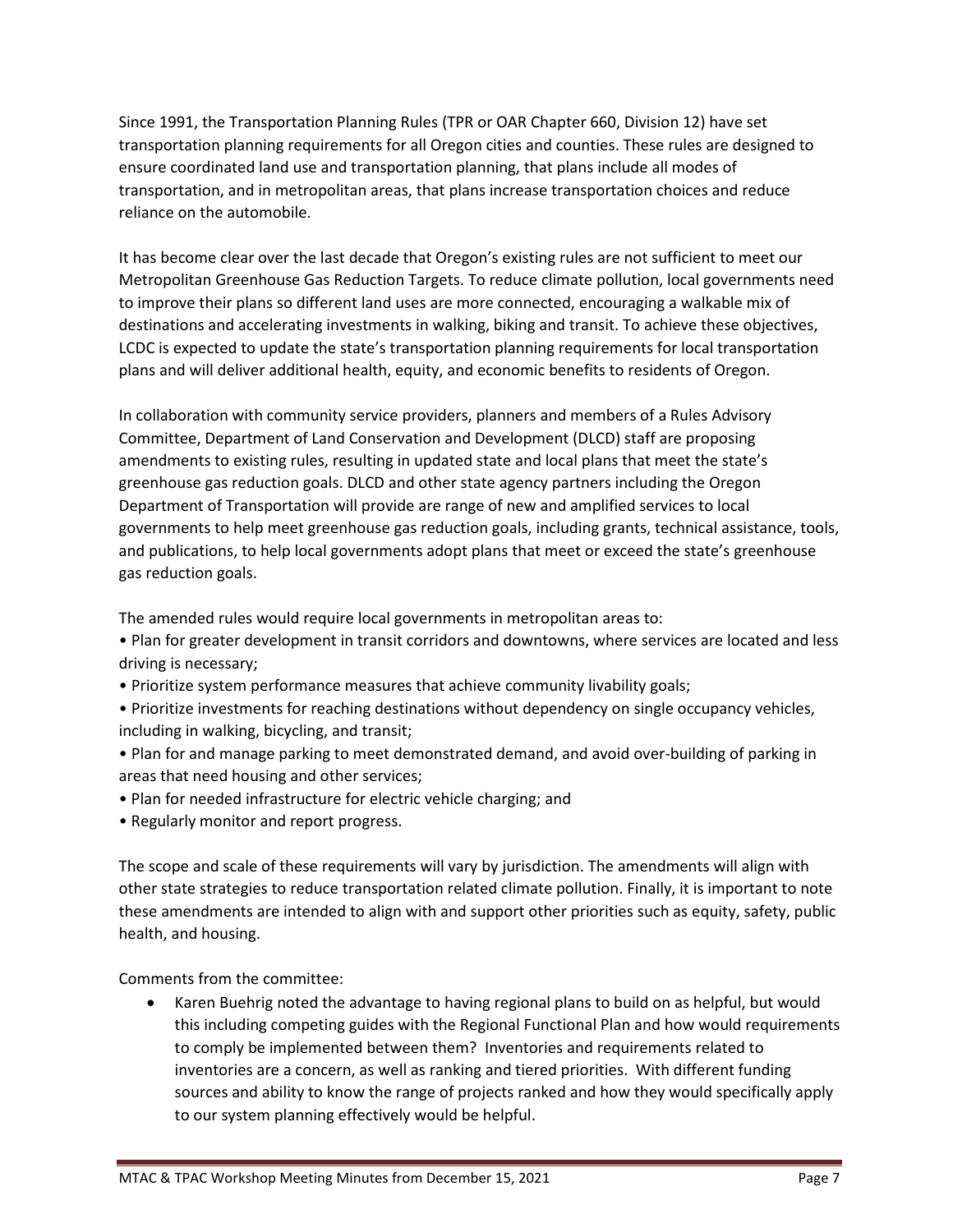Mr. Holmstrom noted the layers of requirements can be made clearer on how these fit with regional requirements of Metro. DLCD started this discussion focusing on state locations that didn't have what Metro has already established. It was noted the TPR applies to jurisdictions in the Metro area which will continue to be the underlying framework. Some specific rules talk about just the Portland area and gives some flexibility including inventories. DLCD encourages suggestions that result in making adjustments in the drafts.

- Erin Wardell noted that yes, Metro has been successful in the coordination with transportation planning. The way we do the financially constrained project list in the RTP work for our region. If asked do the financially constrained project lists at the regional level work with local jurisdictions lying on top of each other is questionable. They could have projects prioritized in a different way between RTP, County transportation systems, and City transportation plans. The interaction between all our transportation plans and ODOT needs to be addressed more specifically. We have some control over local jurisdiction but when you bring in the ODOT facilities and requirements to follow those standards potential for confusion and difficulties to untangle exist. It is possible some of the draft rules inadvertently tear apart what good coordination has already accomplished.
- Don Odermott noted from their recent presentation to the Hillsboro Council some takeaways. There was a vast inventory need for infrastructure, with 35-40% of that delivered by private sector, notably located in local streets. The other needs come from multimodal improvements, parks and trails. It has been noted system planning embracing walkable areas with sidewalks and bicycle facilities. It was noted that our ability to bring the development check list to the table requires a solid legal foundation, including the goal to close the gap with sidewalks and safety features between development areas. It was noted that retaining the performance measures was critical.
- Mike McCarthy noted hearing the different rules in the Portland area and how they would be implemented. It would help to have a document that outlined them. What would change in Metro from these rules? Mr. Holmstrom noted the difficulty with existing rules combined with regional function plan requirements. A check list developed from the most recent advisory committee could be provided, with future work with Metro staff helping put this together.
- Chris Deffebach noted that something like a crosswalk between existing METRO, TPR and new CFEEC would be helpful.
- Evan Manvel provided the link draft check list page starting on page 31 of the document: [https://www.oregon.gov/lcd/LAR/Documents/2021-12-](https://www.oregon.gov/lcd/LAR/Documents/2021-12-17_RAC_10_MeetingPacket_Part_1_.pdf) 17 RAC 10 MeetingPacket Part 1 .pdf
- Erin Wardell noted the checklist in the packet is somewhat useful but really doesn't address these specific requirements of 'how' to do the transportation planning. It just says you have to amend your TSP to be compliant. We need to understand what compliance means.
- Eric Hesse noted a disconnect between RTP performance measures, that while yes, we are certified under climate smart, we are falling short on our gas reduction targets. These rules discussed with other plans need to consider the regional goals and process.
- Peter Hurly added From RTP performance monitoring, Appendix J, page 9: "The RTP... is not expected to meet regional policy targets for vehicle miles of travel, mode share and completion of the active transportation network by 2040, as shown in Chapter 7 of the plan."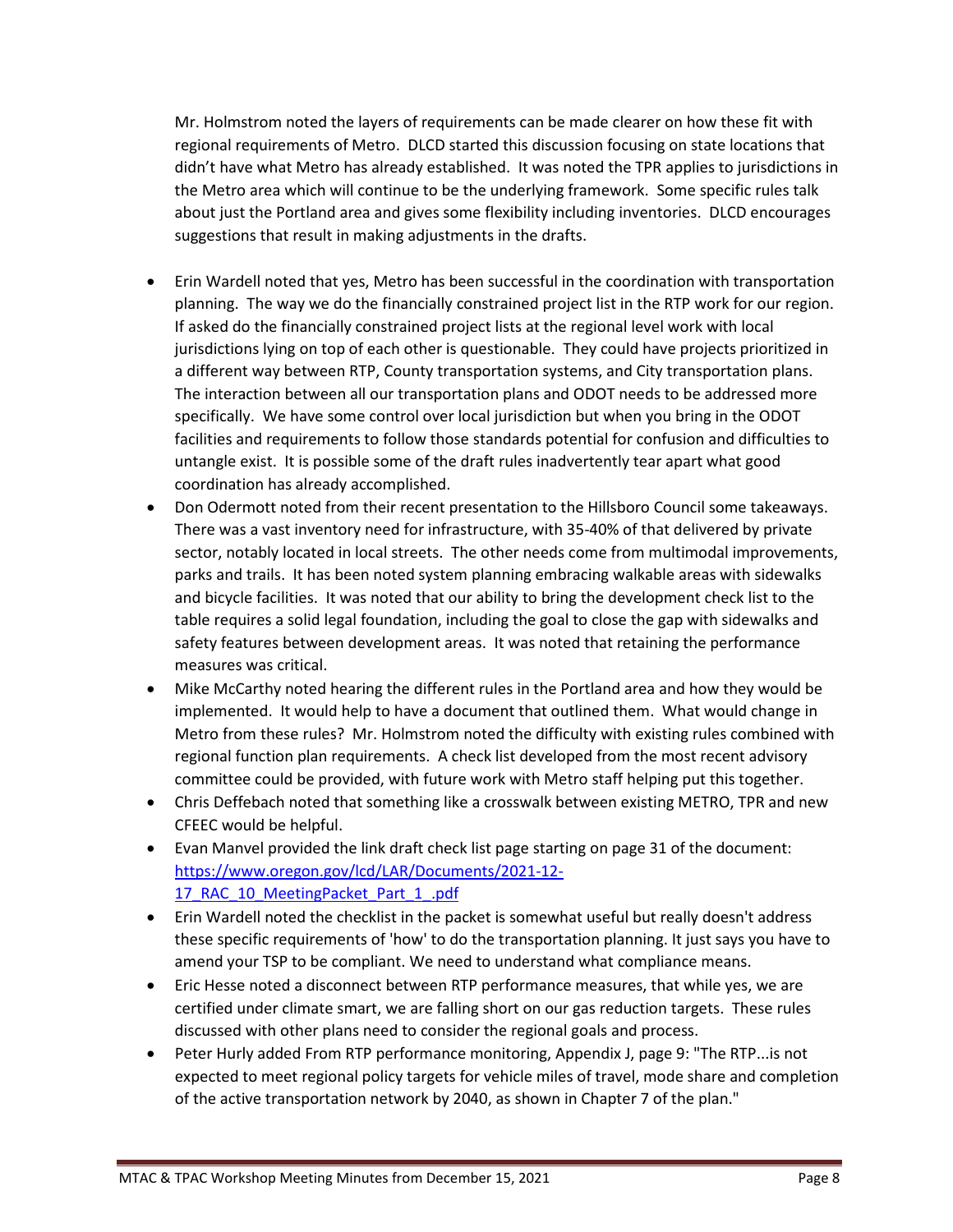- Cody Meyer noted the state was looking at reducing greenhouse emissions via VMT reduction targets for Metropolitan areas. Section 160 aims to connect new technology for actions taken beyond requirements. The various plans meeting targets are designed to be closely aligned with current processes and build on regional network framework, including the RTP.
- Karen Buehrig noted the need for more clarity within these goals about the organizations responsible. As Section 160 is written not, this is not clear. It was suggested to provide a table for the Metro area with identification on changes in the rules specifically.
- Gerald Mildner noted VMT targets have various elements of study, so may not provide consistency for targets. Some areas have limitation to transit for employment access in the region, forcing more people to drive cars. Planning new city formations and annexation areas with required mobility access can help make goals easier. It was suggested that changes in the UGB be contingent on goals. Everything in plans have effects and should be reviewed.
- Ted Labbe noted that if you look at unincorporated urban areas within the region the  $2^{nd}$  and 3<sup>rd</sup> largest populations are unincorporated Washington and Clackamas Counties. Noting the need for green infrastructure it was asked how Metro could leverage investments and knowledge with the Parks & Nature department to coordinate climate strategies regionally.
- Kevin Young noted that green infrastructure requirements across the region would be challenging, and this focus of rulemaking applied to land use and transportation. DLCD is committed to provide resources after rulemaking to reach targets and beyond.

**Review Schedule, Wrap up, and Follow-up Survey** (DLCD and Metro staff) Bill Holmstrom presented details regarding upcoming rulemaking scheduled. The RAC will meet Dec. 17 to review revised rules including updated scenario planning rules. In January rule refinements and impact statement reviews will be made.

Presentations to LDCD will take place February through May, with more reviews on rules and impact statement, discussion on policy questions, public hearings and adoption. Opportunities for input was provided:

#### Non-Commission Input

- Complete Post-Meeting Survey
- Direct staff contact (email or phone) available on website
- Written testimony to Rulemaking Advisory Committee
- Commission Input
- February 3, 2022
- First hearing March 31/Apr 1, 2022
- Adoption hearing May 19, 2022

The link to the follow up survey:<https://www.surveymonkey.com/r/PractitionerMeetingsFollowUp> Further consideration on input and written comments[: DLCD.CFEC@dlcd.oregon.gov](mailto:DLCD.CFEC@dlcd.oregon.gov)

### **Adjournment** (Chair Kloster)

There being no further business, workshop meeting was adjourned by Chair Kloster at 11:53 a.m. Respectfully submitted,

Marie Miller

Marie Miller, MTAC and TPAC Recorder